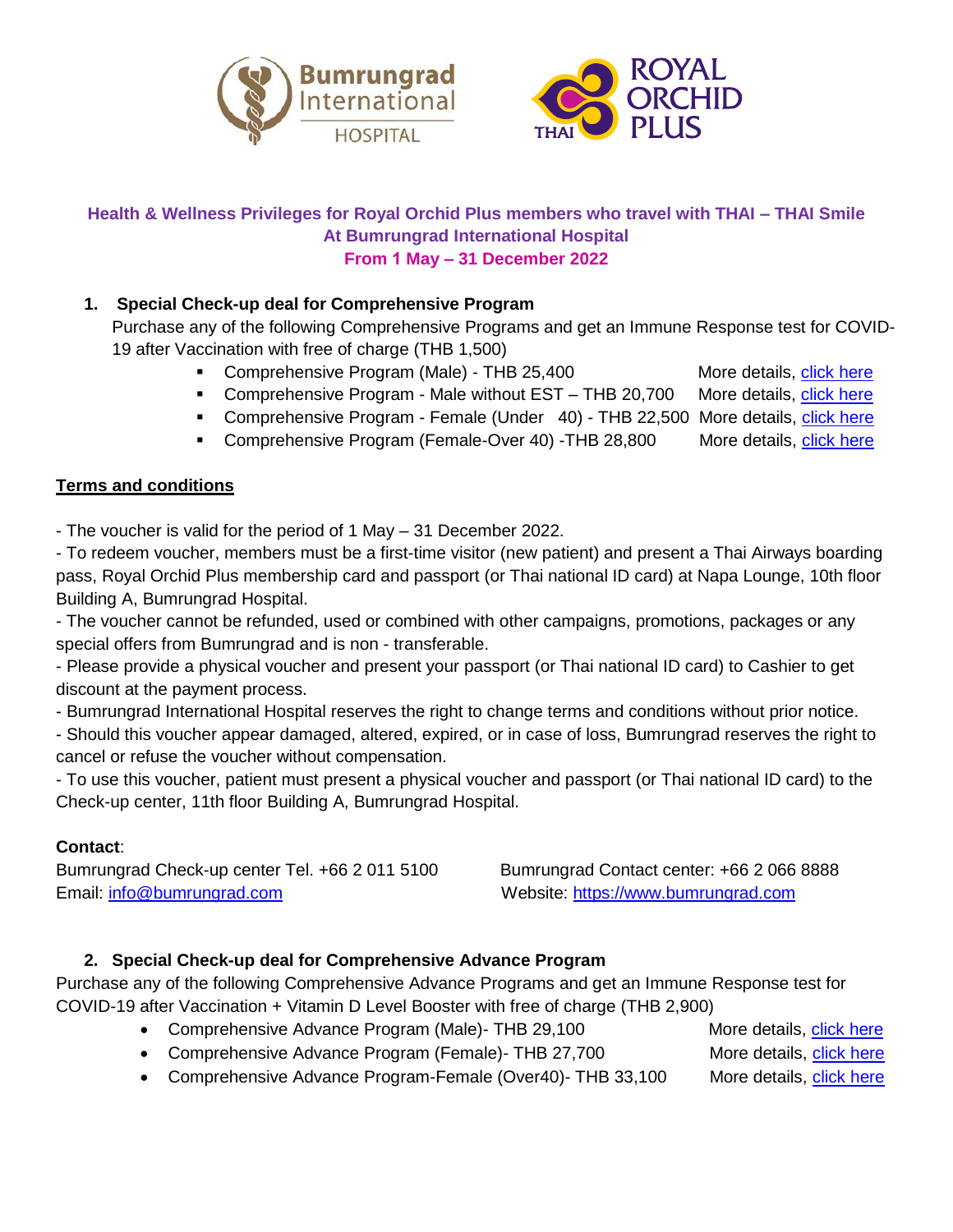### **Terms and conditions**

- The voucher is valid for the period of 1 May – 31 December 2022.

- To redeem voucher, members must be a first-time visitor (new patient) and present a Thai Airways boarding pass, Royal Orchid Plus membership card and passport (or Thai national ID card) at Napa Lounge, 10th floor Building A, Bumrungrad Hospital.

- The voucher cannot be refunded, used or combined with other campaigns, promotions, packages or any special offers from Bumrungrad and is non - transferable.

- Please provide a physical voucher and present your passport (or Thai national ID card) to Cashier to get discount at the payment process.

- Bumrungrad International Hospital reserves the right to change terms and conditions without prior notice.

- Should this voucher appear damaged, altered, expired, or in case of loss, Bumrungrad reserves the right to cancel or refuse the voucher without compensation.

- To use this voucher, patient must present a physical voucher and passport (or Thai national ID card) to the Check-up center, 11th floor Building A, Bumrungrad Hospital.

### **Contact**:

Bumrungrad Check-up center Tel. +66 2 011 5100 Bumrungrad Contact center: +66 2 066 8888 Email: [info@bumrungrad.com](mailto:info@bumrungrad.com) Website: [https://www.bumrungrad.com](https://www.bumrungrad.com/)

### **3. 20% discount for out-patient healthcare services on the following items:**

- Lab tests (exclusive of special lab tests to be specified by Bumrungrad Hospital Group from time to time)
- Medication (exclusive of special medication to be specified by Bumrungrad Hospital Group from time to time)
- Medical supply
- Imaging

### **Terms and conditions**

- The voucher is valid for the period of 1 May – 31 December 2022.

- To redeem voucher, members must be a first-time visitor (new patient) and present a Thai Airways boarding pass, Royal Orchid Plus membership card and passport (or Thai national ID card) at Napa Lounge, 10th floor Building A, Bumrungrad Hospital.

- The voucher cannot be refunded, used or combined with other campaigns, promotions, packages or any special offers from Bumrungrad and is non - transferable.

- Please provide a physical voucher and present your passport (or Thai national ID card) to Cashier to get discount at the payment process.

- Bumrungrad International Hospital reserves the right to change terms and conditions without prior notice.

- Should this voucher appear damaged, altered, expired, or in case of loss, Bumrungrad reserves the right to cancel or refuse the voucher without compensation.

### **Contact**:

Bumrungrad Contact center: +66 2 066 8888 Email: [info@bumrungrad.com](mailto:info@bumrungrad.com) Website: [https://www.bumrungrad.com](https://www.bumrungrad.com/)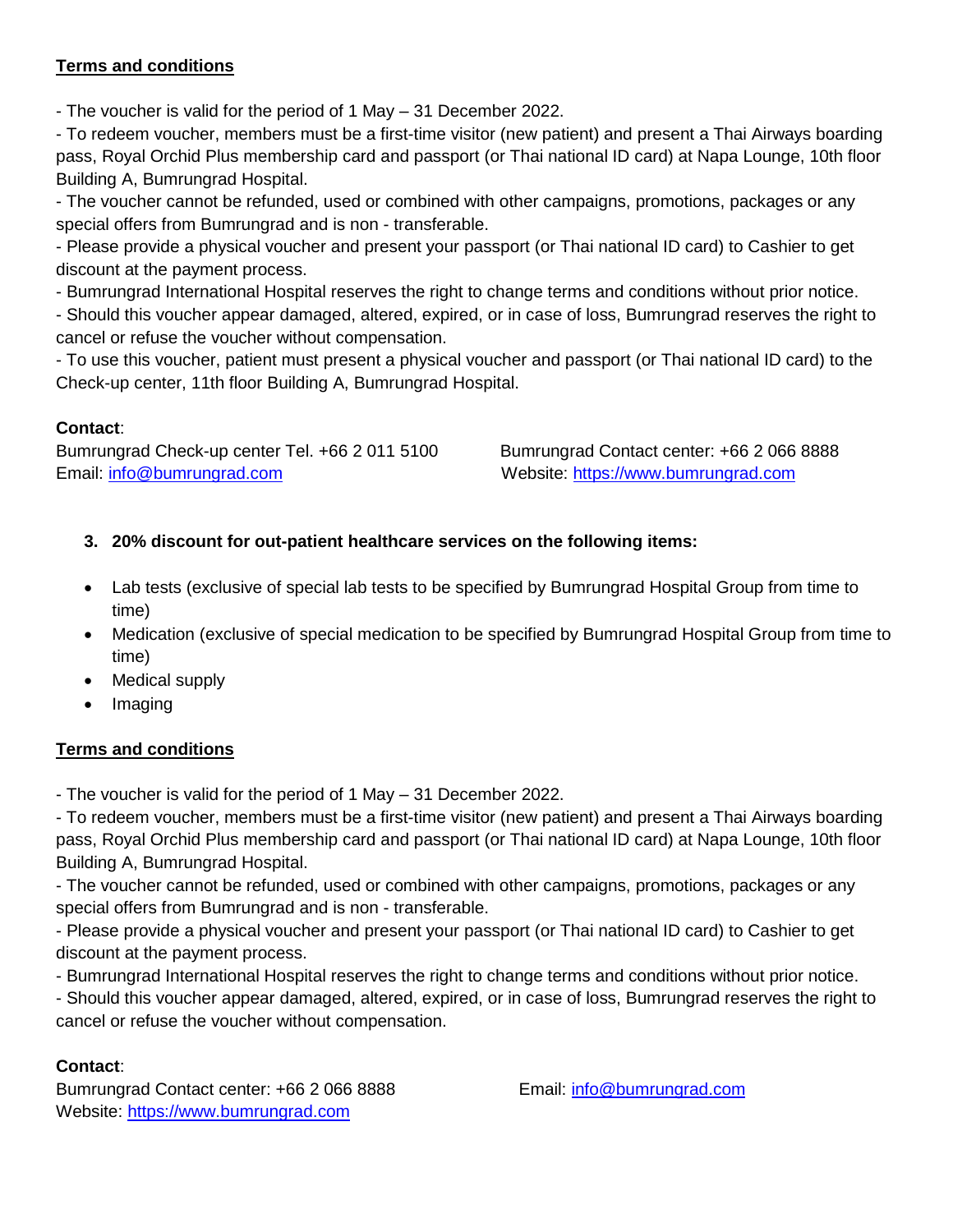### **4. Bumrungrad Hospital: 40% discount on room charges for in-patient services**

### **Terms and conditions**

- The voucher is valid for the period of 1 May - 31 December 2022.

- To redeem voucher, members must be a first-time visitor (new patient) and present a Thai Airways boarding pass, Royal Orchid Plus membership card and passport (or Thai national ID card) at Napa Lounge, 10th floor Building A, Bumrungrad Hospital.

- The voucher cannot be refunded, used or combined with other campaigns, promotions, packages or any special offers from Bumrungrad and is non - transferable.

- Please provide a physical voucher and present your passport (or Thai national ID card) to Napa lounge.

- Bumrungrad International Hospital reserves the right to change terms and conditions without prior notice.

- Should this voucher appear damaged, altered, expired, or in case of loss, Bumrungrad International Hospital reserves the right to cancel or refuse the voucher without compensation.

## **Contact**:

Bumrungrad Contact center: +66 2 066 8888 Email: [info@bumrungrad.com](mailto:info@bumrungrad.com) Website: [https://www.bumrungrad.com](https://www.bumrungrad.com/)

## **5. High Tea Set with Napa Lounge Access - 1 set**

### **Terms and conditions**

- The voucher is valid for the period of 1 May - 31 December 2022.

- To redeem voucher, members must be a first-time visitor (new patient) and present a Thai Airways boarding pass, Royal Orchid Plus membership card and passport (or Thai national ID card) at Napa Lounge, 10th floor Building A, Bumrungrad Hospital.

- The voucher cannot be refunded, used or combined with other campaigns, promotions, packages or any special offers from Bumrungrad and is non - transferable.

- Please provide a physical voucher and present your passport (or Thai national ID card) to Napa lounge.

- Bumrungrad International Hospital reserves the right to change terms and conditions without prior notice.

- Should this voucher appear damaged, altered, expired, or in case of loss, Bumrungrad International Hospital reserves the right to cancel or refuse the voucher without compensation.

## **Contact**:

Napa Lounge Phone +662 011 3042 Bumrungrad contact center: +662 066 8888 Email: [info@bumrungrad.com](mailto:info@bumrungrad.com) Website: [https://www.bumrungrad.com](https://www.bumrungrad.com/)

## **6. 10 - 20% discount on participating programs at VitalLife Scientific Wellness Center**

### **Terms and conditions**

- The voucher is valid for the period of 1 May – 31 December 2022.

- To redeem voucher, members must be a first-time visitor (new patient) and present a Thai Airways boarding pass, Royal Orchid Plus membership card and passport (or Thai national ID card) at Napa Lounge, 10th floor Building A, Bumrungrad Hospital.